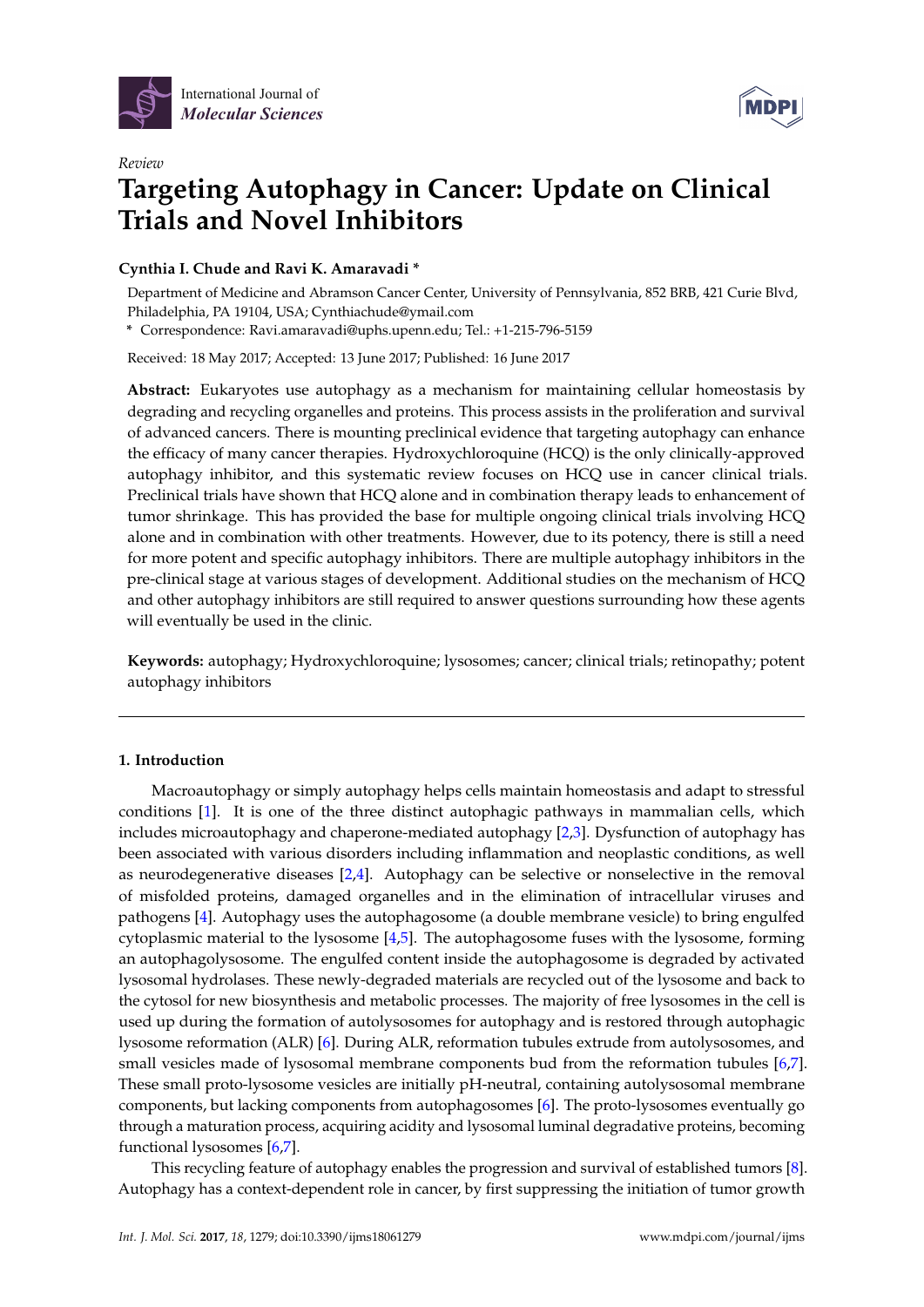at the early stages of cancer. At the later stages of established cancers, the autophagy process leads to improved survival of tumors from metabolic stresses, such as hypoxia, and therapeutic stresses, such as chemotherapy and radiotherapy [\[3\]](#page-7-2). Multiple studies have shown that some tumors may be autophagy-dependent, meaning that their survival is dependent on their ability to use the autophagy pathway as a source of nutrient replenishment [\[9\]](#page-7-8). These findings have led to the idea of using autophagic inhibitors as a new form of cancer therapy treatment  $[8,10]$  $[8,10]$ .

The autophagic pathway can be distinctly broken down into initiation, nucleation, autophagic vesicle maturation and the fusion and degradation of autophagic vesicle (AV) contents in the lysosomes (Figure [1\)](#page-1-0) [\[5,](#page-7-4)[11\]](#page-7-10). Many of these steps can be targeted with inhibitory drugs. In the initiation step, mTORC1 (mechanistic target of rapamycin complex 1) can be targeted because it controls the initiation of autophagic vesicle formation [\[5](#page-7-4)[,9\]](#page-7-8). Activation of mTORC1 inhibits autophagy via the regulation of autophagy-related gene 1(ATG1) activity in response to nutrient availability [\[12\]](#page-7-11). Both ATG1 and ATG13 are phosphorylated under nutrient-rich conditions, which decreases the interaction of ATG13 with ATG1/uncoordinated 51-like kinase 1 (ULK1) [\[12\]](#page-7-11). ATG13 is rapidly dephosphorylated during starvation [\[12,](#page-7-11)[13\]](#page-7-12). mTORC1 also inhibits autophagy by regulating the phosphorylation of the vacuolar protein sorting 34-Beclin 1 complex (Vps34) [\[13,](#page-7-12)[14\]](#page-7-13).

<span id="page-1-0"></span>

**Figure 1.** Schematic overview of the autophagic pathway and potential drug target points of the **Figure 1.** Schematic overview of the autophagic pathway and potential drug target points of the pathway. The autophagic pathway involves the following steps: induction, nucleation, maturation pathway. The autophagic pathway involves the following steps: induction, nucleation, maturation and degradation. Initiation of the pathway begins with growth factors signaling the activation of the and degradation. Initiation of the pathway begins with growth factors signaling the activation of the mammalian target of rapamycin (mTORC1). The Unc-51-like kinase 1 (ULK1) complex consisting of mammalian target of rapamycin (mTORC1). The Unc-51-like kinase 1 (ULK1) complex consisting of autophagy-related gene 13 (ATG13) and family interacting protein of 200 Kd ( FIP200) is required to autophagy-related gene 13 (ATG13) and family interacting protein of 200 Kd ( FIP200) is required to initiate Beclin 1 class III PI3K complex, which is responsible for initiating the Vacuolar Protein Sorting initiate Beclin 1 class III PI3K complex, which is responsible for initiating the Vacuolar Protein Sorting Protein 34 (Vps34), Beclin 1, ATG14L, p150 complex that initiates the formation of the phagophore Protein 34 (Vps34), Beclin 1, ATG14L, p150 complex that initiates the formation of the phagophore membrane. ATG12-ATG5 and the microtubule-associated protein light chain 3 (LC3) conjugates are membrane. ATG12-ATG5 and the microtubule-associated protein light chain 3 (LC3) conjugates are essential for the formation of the autophagosome and its degradation in the lysosome. essential for the formation of the autophagosome and its degradation in the lysosome.

The nucleation step of the AV formation involves a family of phosphoinositide3-kinases (PI3Ks) [\[5\]](#page-7-4). Vps34 is a class III PI3K family member and regulates autophagy by generating phosphoinositol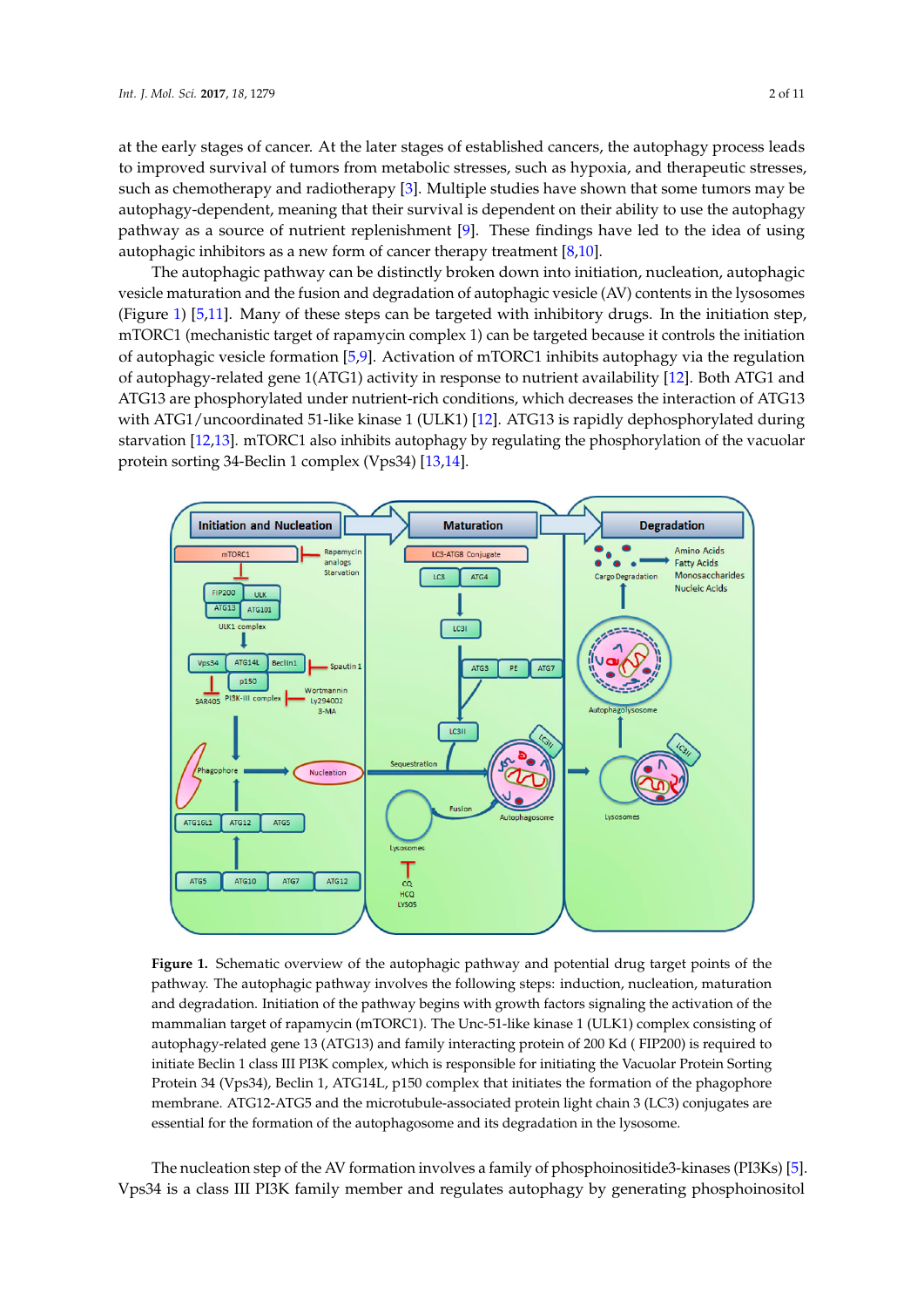3-phosphate, which is found in cell membranes and helps recruit a range of proteins involved in the trafficking of proteins to the membranes [\[14](#page-7-13)[–16\]](#page-7-14). The interaction of Vps34 with the essential autophagy gene *beclin1* is critical for autophagosome biogenesis, maturation and apoptosis [\[16](#page-7-14)[,17\]](#page-7-15). Beclin 1 has an anti-apoptotic role in chemotherapy, irradiation, immunotherapy, nutrient deprivation, angiogenesis inhibitors and hypoxia [\[17\]](#page-7-15). Inhibition of this step with PI3K inhibitors, such as 3-methyladenine (3-MA), wortmannin and LY294002, or with Vps34 inhibitors, such as SAR405, prevents the formation of autophagy vesicles [\[18](#page-7-16)[–23\]](#page-8-0). However, at higher doses, less specific and potent agents such as 3-MA and wortmannin will inhibit class I PI3K, thereby paradoxically activating autophagy [\[18,](#page-7-16)[24\]](#page-8-1).

A third step in the maturation of AVs that could be targeted is the lipidation of microtubule-associated protein light chain 3 (LC3) [\[5,](#page-7-4)[25\]](#page-8-2). LC3 is an ATG8 family member and is cleaved by ATG4, priming it as an ubiquitin-like substrate that can be attached to phosphatidylethanolamine (PE) in the membranes of forming autophagic vesicles. This unique lipidation of LC3 occurs via ATG12–ATG5 and E1–E3-like cascade directed by ATG3 and ATG7 [\[26\]](#page-8-3). ATG3 is an enzyme similar to E2 enzyme in the ubiquination pathway that catalyzes the conjugation of ATG8 and PE, a process that is necessary for the proper function of autophagy. ATG7 and ATG10 are E1- and E2-like enzymes required in the ubiquitin-like reaction between ATG5 and ATG12 [\[26\]](#page-8-3). ATG5-ATG12 controls the formation of autophagosomes through the LC3-II complexes. ATG8/LC3 is cleaved at the C-terminus by ATG4 protease to generate cytosolic LC3-I [\[26](#page-8-3)[,27\]](#page-8-4). The cytosolic LC3 is conjugated to phosphatidylethanolamine to form LC3-phosphatidylethanolamine conjugate (LC3-II), which is recruited to the autophagosomal membranes where it enables autophagic vesicle growth and cargo recruitment [\[5,](#page-7-4)[28\]](#page-8-5). Autophagosomes fuse with lysosomes to form autolysosomes, and intra-autophagosomal cargos are degraded by lysosomal hydrolases [\[28\]](#page-8-5). Drugs preventing the proper function of lysosomal hydrolases also lead to the accumulation of autophagic vesicles [\[2,](#page-7-1)[5\]](#page-7-4).

There are multiple compounds that inhibit the different phases of autophagy, and while drug development against these and other upstream targets continues, the only clinically-approved autophagy inhibitor is an anti-malarial chloroquine (CQ) and its derivatives, such as hydroxychloroquine (HCQ) [\[29\]](#page-8-6). HCQ can inhibit lysosomal acidification and prevent the degradation of autophagosomes, thereby suppressing autophagy [\[30,](#page-8-7)[31\]](#page-8-8). The mechanism by which CQ derivatives interfere with autophagy is still not very well understood [\[30\]](#page-8-7). It could be acting simply as a weak base that gets transported and trapped inside the lysosome, de-acidifying the lysosome, or it could be interfering with a specific protein function or production [\[30\]](#page-8-7). CQ derivatives have also been shown to function by releasing anti-cancer lysotrophic drugs from the lysosome. Lysotrophic drugs are easily trapped into the lysosomes, but when combined with CQ derivatives, the lysosomal trapping of these drugs is reduced, increasing the concentration of the drugs in the cytoplasm [\[32,](#page-8-9)[33\]](#page-8-10).

For clinical trials, HCQ was chosen over CQ as an autophagy inhibitor because it is less toxic than CQ at peak concentrations [\[34](#page-8-11)[–37\]](#page-8-12). HCQ has been shown to have antineoplastic effects in numerous preclinical experiments when combined with other agents [\[38\]](#page-8-13). HCQ inhibits autophagy by preventing the lysosome from degrading and recycling the materials engulfed in the autophagosome [\[37,](#page-8-12)[39\]](#page-8-14). This review will discuss HCQ preclinical and clinical trials, with special attention paid to dosage and side effects. We will also discuss the preclinical studies of other autophagy inhibitors such as verteporfin and lys05, which have clinical potential [\[39](#page-8-14)[,40\]](#page-8-15).

#### **2. Hydroxychloroquine Clinical Trials**

Preclinical studies with HCQ in tumor cell lines and animal models have provided the premise of inhibiting autophagy to overcome chemotherapeutic resistance. In renal cell carcinoma lines, HCQ enhanced the cytotoxicity of temsirolimus, promoting apoptosis and causing the downregulation of phospho-S6 through a mechanism not found in other autophagy inhibitors, such as bafilomycin A1 [\[41\]](#page-8-16). In breast cancer cells, the combination of HCQ and tamoxifen (TAM) was more effective at inhibiting autophagy than monotherapy in estrogen receptor-positive (ER<sup>+</sup>) breast cancer cell lines [\[29\]](#page-8-6). The successful results of these and recent preclinical investigations of in vivo and in vitro studies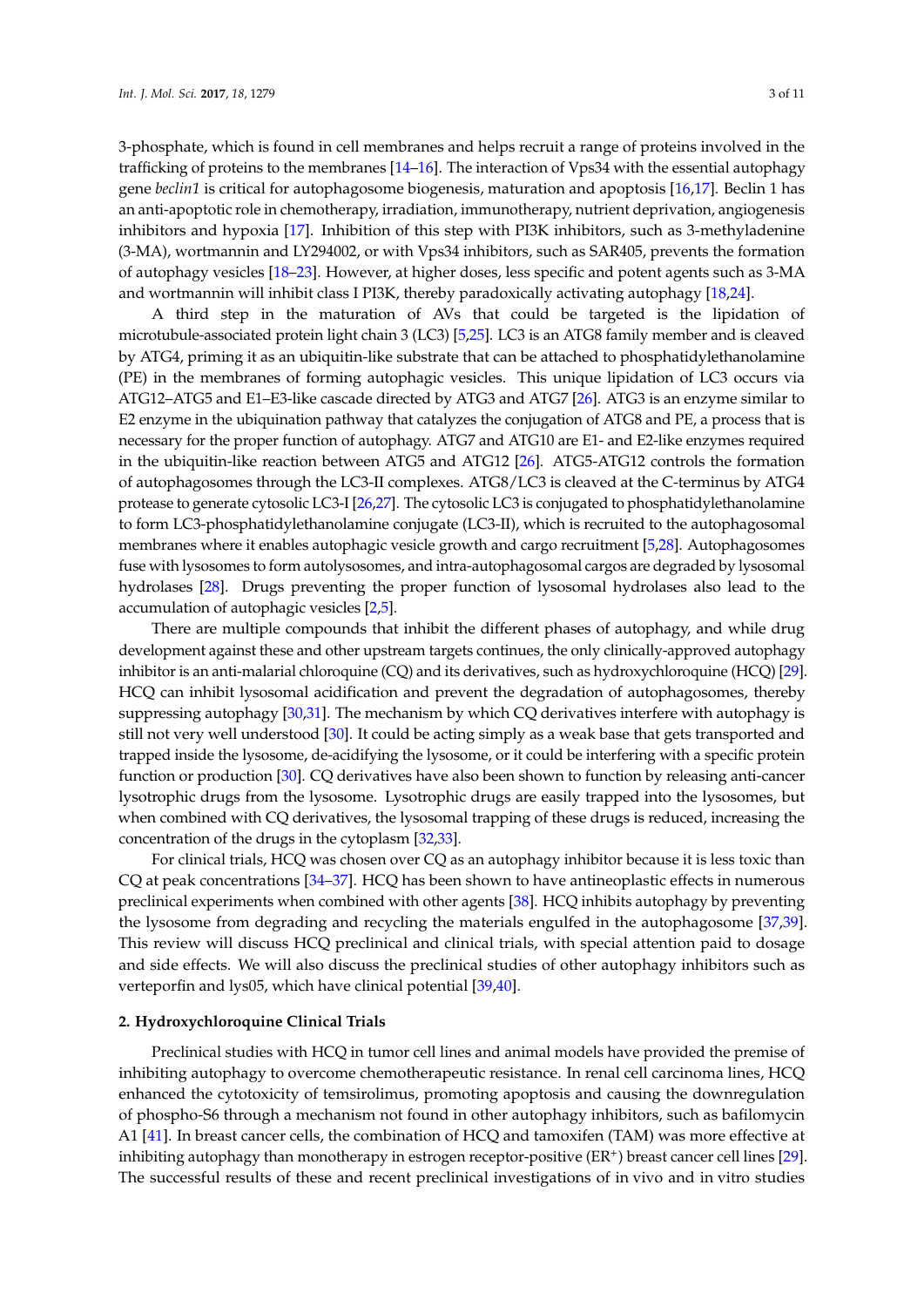with HCQ provided the rationale for launching multiple clinical trials. The first of these clinical trials was done by Wolpin et al., but it recruited patients with an Eastern Cooperative Oncology Group performance status (ECOG ps) of 2, instead of the typical patients enrolled into clinical trials with ECOG ps of 0 or 1 [\[42\]](#page-8-17). They studied the safety and antineoplastic activity of HCQ in 20 patients with metastatic pancreatic cancer that did not respond to conventional chemotherapy [\[42\]](#page-8-17). In this phase II clinical trial, patients received 400 (*n* = 10) or 600 (*n* = 10) mg HCQ twice daily as a single therapeutic agent [\[42\]](#page-8-17). Though these dosages where well tolerated, the study had two patients whom developed treatment-related Grade 3/4 side effects [\[42\]](#page-8-17). The results of six other phase I clinical trials using HCQ as an autophagy inhibitor were published in 2014 [\[34,](#page-8-11)[43](#page-9-0)[–47\]](#page-9-1). These trials involved HCQ in combination with various cancer chemotherapy and targeted therapies. Five of the trials were done in humans and one in pet dogs with spontaneous lymphoma, to determine the safety and engagement of HCQ treatment with the autophagy pathway. The therapeutic regimens involved HCQ in combination with either temozolomide, bortezomib, temsirolimus, vorinostat or doxorubicin. A number of patients with melanoma, colorectal cancer, myeloma and renal cell carcinoma showed partial response and stable disease, suggesting that in a subset of patients, HCQ had significant antitumor activity in patients [\[34,](#page-8-11)[43–](#page-9-0)[45,](#page-9-2)[47\]](#page-9-1).

These studies were the first to show that high doses of HCQ could be combined safely with other cytotoxic chemotherapies. Rangwala et al. showed that when HCQ was combined with dose-intense temozolomide (oral alkylating agent), 1200 mg HCQ daily (600 mg twice a day), which was the highest dosage allowed by the food and drug administration, were well tolerated without the production of excess toxicity [\[44\]](#page-9-3). Preclinical studies preceding this trial showed that autophagy may play a role in limiting the efficacy of alkylating chemotherapy [\[44\]](#page-9-3). In this phase I trial, no recurrent dose-limiting toxicities were observed when 200-1200 mg HCQ were combined with 150 mg/m<sup>2</sup> of temozolomide, in patients with advanced solid malignancies [\[44\]](#page-9-3). Overall, a 14% partial response and 27% stable disease rate in patients with wild-type (serine/threonine-protein kinase B-raf) BRAF melanoma was observed [\[44\]](#page-9-3). A phase I dose-escalation study with 27 patients to evaluate the maximum tolerated dose and safety of combining temsirolimus (rapamycin analog) with HCQ was also performed by Rangwala et al. [\[45\]](#page-9-2). In preclinical studies, combining HCQ with a rapamycin analog was found to produce synergistic antitumor activity in animal models, by simultaneously suppressing mTORC1 activity, thereby inducing autophagy and blocking effective autophagic flux with HCQ at the level of the lysosome [\[45\]](#page-9-2). Temsirolimus in combination with HCQ was well tolerated with 7% anorexia, 7% fatigue and 7% nausea. Sixty-seven percent of patients in the dose-escalation study achieved stable disease, with evidence of autophagy inhibition in serial peripheral blood mononuclear cells and tumor biopsies in patients treated with 1200 mg of HCQ daily [\[45\]](#page-9-2). Vogl et al. were able to increase the efficacy of proteasome inhibition for myeloma by combining bortezomib (proteasome inhibitor) and HCQ in a phase I trial [\[43\]](#page-9-0). Myeloma plasma cells appear to be susceptible to proteasome inhibition, and preclinical studies suggest that the efficacy of proteasome inhibitor therapy depends on the ability of malignant plasma cells to degrade misfolded proteins [\[43\]](#page-9-0). Combined proteasome and autophagy inhibition therefore results in the accumulation of misfolded proteins and synergistic cytotoxicity [\[43\]](#page-9-0). Twenty five patients were enrolled in the combination therapy of HCQ and bortezomib, and the most common adverse event was Grade 2 gastrointestinal toxicity and cytopenias. Forty five percent of patients showed stable disease as their best response, although some of these patients had not had prior bortezomib [\[43\]](#page-9-0).

Though the previously mentioned studies did not reach a maximum tolerated dosage (MTD) of HCQ, other studied, such as Rosenfeld et al., were able to observe that at 800 mg of HCQ daily, many subjects experienced Grade 3 and 4 neutropenia and thrombocytopenia in combination therapy with temozolomide (alkylating agent) [\[46\]](#page-9-4). In this study, HCQ (at the dose below the MTD: 600 mg/d when combined with low dose continuous temozolomide showed no significant improvement in overall survival in patients with malignant glioma [\[46\]](#page-9-4). Mahalingam et al. also showed dose-associated fatigue and gastrointestinal dose-limiting toxicities, but at 600 mg of HCQ daily, when combined with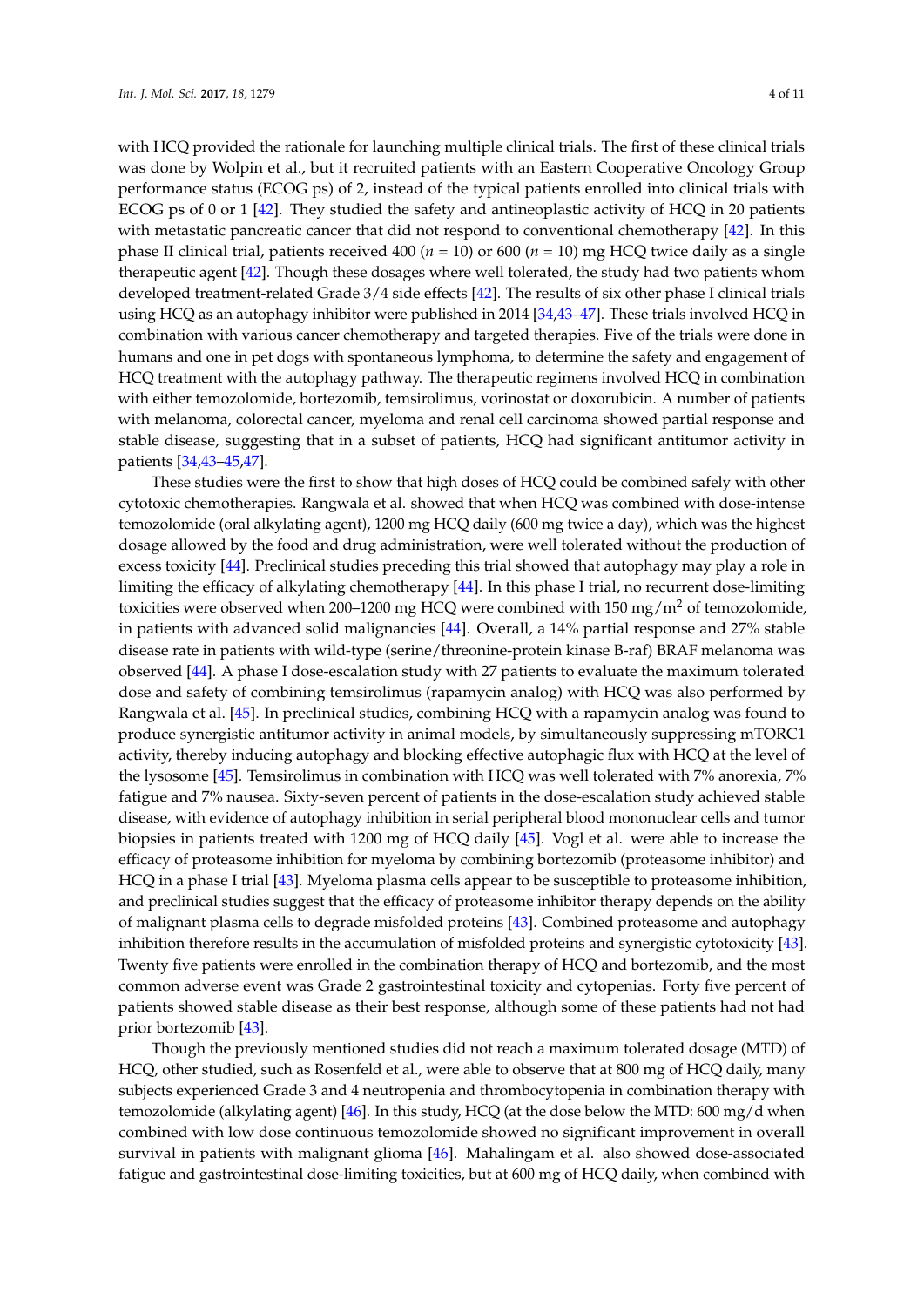histone deacetylases (HDACs) inhibitor vorinostat [\[47\]](#page-9-1). HDACs regulate the removal of acetyl groups, leading to the repression of transcription activity [\[48\]](#page-9-5). Cancer cells overexpress HDAC proteins to promote malignant progression and anticancer drug resistance [\[47,](#page-9-1)[48\]](#page-9-5). Out of 27 patients treated, Mahalingam et al. considered 24 to be fully evaluable for study assessments. They observed durable partial response in one patient with renal cell carcinoma and prolonged stable disease in two patients with colorectal cancer [\[47\]](#page-9-1). In both Rosenfeld et al. and Mahalingam et al., the dose-limiting toxicities were known toxicities of temozolomide and vorinostat, respectively. In contrast to HCQ combination studies, Wolpin et al., in a phase II trial on patients with pancreatic cancer, observed negative efficacy with HCQ treatment as a single agent [\[42\]](#page-8-17). Though they were able to observe tolerance at high HCQ dosages, their results suggest that autophagy inhibitors in combination with HCQ therapy are better at producing positive anti-cancer therapy results than HCQ therapy alone [\[42\]](#page-8-17).

The use of hydroxychloroquine at low doses and in short time periods shows rare occurrences of side effect [\[5\]](#page-7-4). However, at higher doses and longer duration, some serious side effects have been observed [\[40\]](#page-8-15). One of these side effects is retinal toxicity [\[44\]](#page-9-3). Retinal toxicity from high dose and duration of HCQ usage has been on the rise [\[8\]](#page-7-7). Multiple studies have shown that retinopathy was unlikely to occur with HCQ at dosages less than 6.5 mg/kg body weight within the first 5–10 years of therapy [\[45\]](#page-9-2). The risk of the toxicity is less than 1% in the first five years and less than 2% up to 10 years [\[8\]](#page-7-7). Annual screening after five years of HCQ usage is recommended for patients to detect early changes in the retina before vision is compromised [\[8\]](#page-7-7).

Though these clinical studies have helped answer multiple questions concerning autophagy cancer therapy, there are still many questions left to be answered. One of these questions involves finding a better reliable biomarker for autophagy detection. In the combination study with HCQ and vorinostat, Mahalingam et al. show that analysis of peripheral blood mononuclear cells may not be an ideal biomarker of autophagy inhibition [\[47\]](#page-9-1). Currently, microtubule-associated protein light chain 3 (LC3) is the only protein widely used as a marker for autophagosomes due to its existence on autophagosomes [\[49\]](#page-9-6). However, it is important to note that monitoring the increase and decrease of autophagosomes in cells does not directly correspond to the increase or decrease in cellular autophagic activity [\[49\]](#page-9-6). The number of autophagosomes observed at any given time point is either due to autophagy induction or suppression of various steps in the autophagy pathway [\[49\]](#page-9-6). One of the important questions also left to be determined is what impact autophagy inhibition will have on the toxicity of radiotherapy and whether autophagy induced by radiation therapy should actually be suppressed, because it is not completely know if it could be causing more harm than benefit to the patients. Additional questions for HCQ studies include: Which tumors should be targeted for this approach? Can a biomarker strategy help? Hopefully, these questions can be answered in the current clinical trials in Table [1](#page-4-0) and in future clinical trials.

**Table 1.** Current Hydroxychloroquine (HCQ) clinical trials.

<span id="page-4-0"></span>

| <b>Treatment</b>                                                           | Condition                                | <b>Phase</b> | Trial Reference # at<br>ClinicalTrials.gov |
|----------------------------------------------------------------------------|------------------------------------------|--------------|--------------------------------------------|
| HCO + sunitinib malate                                                     | Adult solid neoplasm                     |              | NCT00813423                                |
| $HCO + vorinostat$                                                         | Malignant solid tumor                    |              | NCT01023737                                |
| HCO + sirolimus or vorinostat                                              | Advanced cancers                         |              | NCT01266057                                |
| HCQ + Protein kinase B (Akt) inhibitor<br>MK-2206 dihydrochloride (MK2206) | Advanced cancers                         |              | NCT01480154                                |
| HCQ as a single agent                                                      | Estrogen receptor positive breast cancer |              | NCT02414776                                |
| $HCO +$ gemcitabine                                                        | Advanced adenocarcinoma                  | $1/\Pi$      | NCT01506973                                |
| HCO + Interleukin 2(IL-2)                                                  | Renal cell carcinoma                     | $1/\Pi$      | NCT01550367                                |
| $HCO + vorinostat$                                                         | Colorectal cancer                        | $1/\Pi$      | NCT02316340                                |
| $HCQ +$ gemcitabine/carboplatin                                            | Small cell lung cancer                   | I/II         | NCT02722369                                |
| $HCO +$ capecitabine                                                       | Pancreatic carcinoma                     | П            | NCT01494155                                |
| HCQ as a single agent                                                      | Prostate cancer                          | $_{\rm II}$  | NCT00726596                                |
| HCQ + Abraxane and gemcitabine                                             | Pancreatic carcinoma                     | $_{\rm II}$  | NCT01978184                                |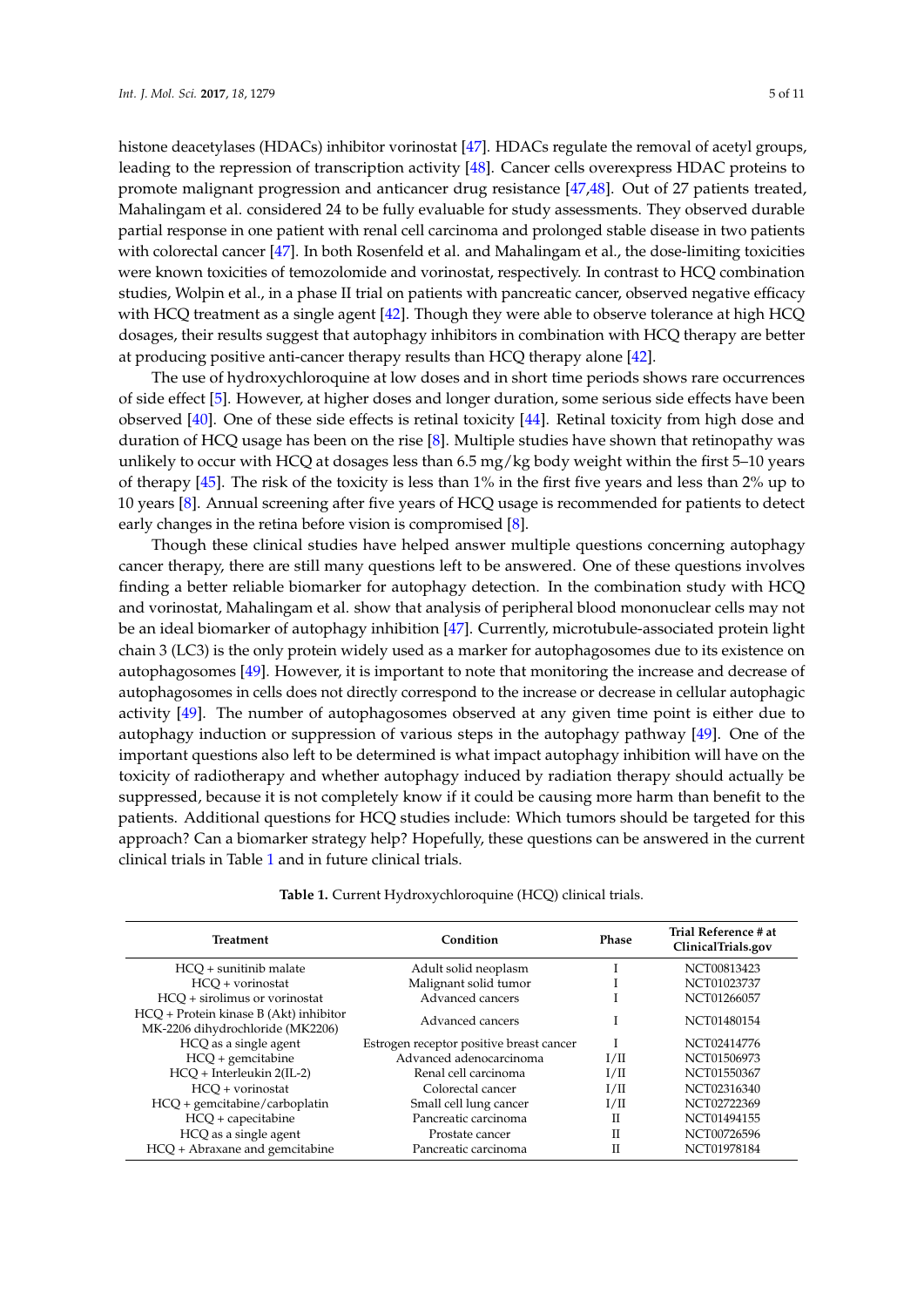#### **3. New Potent Autophagy Inhibitors**

HCQ is the only clinically-approved autophagy inhibitor, but the pharmacodynamic studies indicate that higher doses of HCQ up to 1200 mg/d produce only modest inhibition in vivo and can be inconsistent [\[10\]](#page-7-9). It also fails to inhibit autophagy in acidic environments around 6.5, due to the reduction in the cellular uptake of the drug in these environments [\[10](#page-7-9)[,50\]](#page-9-7). The limitation of HCQ's ability to function in vivo creates a demand for the production of more potent autophagy inhibitors. Table [2](#page-6-0) summarizes these inhibitors and their target point in the autophagic pathway.

SBI-0206965 is a small molecule inhibitor of the autophagy kinase ULK1 [\[51\]](#page-9-8). SBI-0206965 suppressed ULK-1-mediated phosphorylation events in cells regulating autophagy [\[51\]](#page-9-8). Egan et al. show that when synergized with the mTOR inhibitor rapamycin, SBI-0206965 produced autophagy inhibition, leading to the death of tumor cells [\[51\]](#page-9-8). SBI-0206965 should be considered a potential autophagy inhibitor when targeting ULK1/ATG1.

Spautin-1 is a novel autophagy inhibitor that causes an increase in proteasomal degradation of class III PI3 kinase complexes [\[15\]](#page-7-17). It promotes the degradation of PI3 kinase complexes by inhibiting USP10 and USP13, which are ubiquitin-specific peptidases that target the Beclin 1 subunit of Vps34 complexes [\[52\]](#page-9-9). Shao et al. show that spautin-1 inhibits imatinib mesylate-induced autophagy in chronic myeloid leukemia cells by downregulating Beclin 1 [\[53\]](#page-9-10). They also show that the pro-apoptotic activity of spautin-1 was associated with GSK3β, which is an important downstream effector of PI3k/Akt [\[53\]](#page-9-10). These results indicate a potential therapeutic application for the spautin-1 inhibitory effect in cancer cells.

SAR405 is a kinase inhibitor of Vps18 and Vps34 [\[22\]](#page-7-18). Inhibiting Vps34 resulted in lysosomal function impairment, affecting vesicle trafficking between late endosome and the lysosome [\[54\]](#page-9-11). The combination of SAR405 with everolimus worked together to enhance anti-proliferation activity in renal cancer cell lines [\[22\]](#page-7-18). This shows a potential cancer therapy application for Vps34 inhibitors in cancer.

ATG4 inhibitors such as NSC185058 and NSC377071 have been used to inhibit ATG4B, LC3 lipidation and autophagy [\[55\]](#page-9-12). NSC185058 has been shown to suppress tumor growth in osteosarcoma without affecting the mTOR or PtdIns3K (class III phosphatidylinositol 3-kinase) pathways [\[52\]](#page-9-9). ATG4B is a cysteine protease that activates LC3 lipidation and recycles lipidated LC3 to reform free LC3 [\[55\]](#page-9-12). Akin et al. show that NSC185058 inhibits the C-terminal cleavage of LC3B by ATG4B in rapamycin-treated 293T cells and in amino acid-starved differentiated hepatocyte derived cellular carcinoma line (HuH7 cells), demonstrating that NSC185058 effectively inhibits ATGB activity in vitro and in vivo [\[55\]](#page-9-12). ATGB antagonists should be considered as useful autophagy inhibitors for treatment of aggressive cancers, such as osteosarcoma.

Verteporfin, an approved agent for photodynamic therapy, inhibits autophagosome formation. Verteporfin inhibits autophagy at an early stage and does not cause autophagosome accumulation, unlike HCQ, which functions on the lysosome and leads to autophagosomal accumulation [\[56\]](#page-9-13). Donohue et al. show that verteporfin moderately enhances the antitumor activity of gemcitabine in a pancreatic ductal adenocarcinoma model [\[39\]](#page-8-14). Gemcitabine is an autophagy inducer used as an antineoplastic chemotherapy drug [\[57\]](#page-9-14). Donohue et al. show that verteporfin enhances gemcitabine anti-tumor activity by inhibiting autophagy through the inhibition of gemcitabine-induces p62 degradation and increasing the accumulation of LC3-II [\[39\]](#page-8-14). Verteporfin does not reduce tumor volume as a single agent, but should be considered a potential pancreatic ductal adenocarcinoma autophagy inhibitor when combined with gemcitabine.

ROC325 is a dimeric compound containing modified HCQ and lucanthone scaffolds [\[58\]](#page-9-15). It is water soluble and exhibits superior lysosome autophagic inhibition compared to HCQ [\[58\]](#page-9-15). In vitro and in vivo studies in renal cell carcinoma showed that ROC325 induced the accumulation of autophagosomes with un-degraded cargo, lysosomal deacidification, P62 stabilization and disruption of autophagic flux, significantly better than HCQ [\[59\]](#page-9-16).

Lys05 is a water-soluble analog of HCQ [\[8\]](#page-7-7). It has been identified as a new lysosomotropic agent that at a low daily dose elevates the pH of the lysosome and blocks autophagy [\[45\]](#page-9-2). Unlike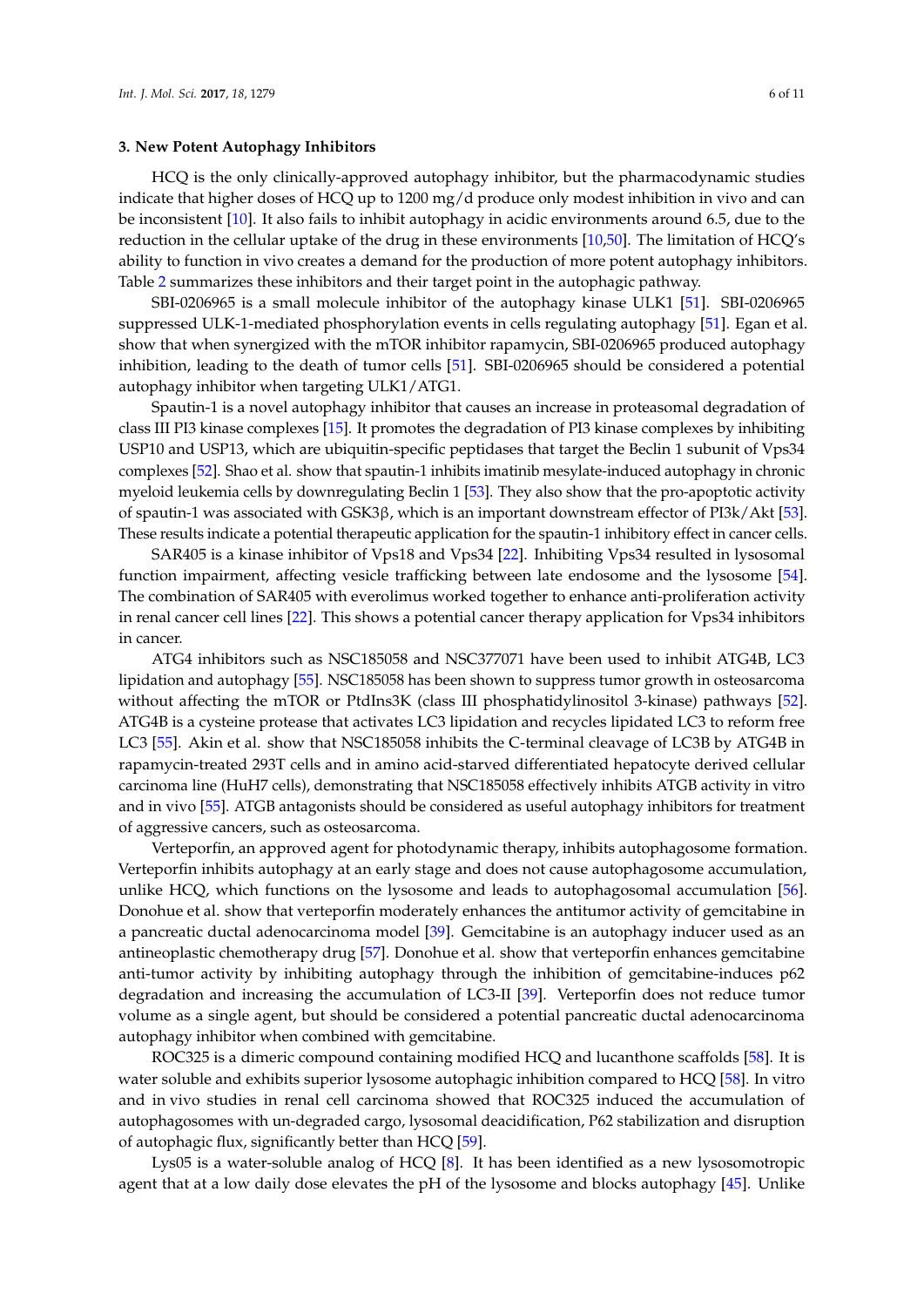HCQ, lys05 produces more potent antitumor activity as a single agent in vitro and in vivo in two melanoma xenograft models and a colon cancer xenograft model compared to HCQ [\[34\]](#page-8-11). The increased potency of lys05 can be associated with its bivalent aminoquinoline rings and carbon 7 chlorine [\[45\]](#page-9-2). The combination of lys05 with a BRAF inhibitor had significant inhibition activity in vivo [\[46\]](#page-9-4). Lys05 was also shown to enhance the antitumor activity of receptor tyrosine kinase inhibitors, such as sunitinib, in clear cell ovarian cancer [\[47\]](#page-9-1). Lys05 is a new lysosomal autophagy inhibitor that is more potent than HCQ, with the potential to be developed further into a clinical autophagy inhibitor. The development of these more specific autophagy inhibitors provides for better anti-cancer treatment opportunities.

<span id="page-6-0"></span>

| Name               | Mechanism                                                                    | <b>Target Point</b>                         | References         |
|--------------------|------------------------------------------------------------------------------|---------------------------------------------|--------------------|
| 3-Methyladenine    | phosphoinositide3-kinase (PI3)<br>inhibitor                                  | Autophagosome formation                     | [18]               |
| Wortmannin         | PI3-kinase inhibitor                                                         | Autophagosome formation                     | $\lceil 19 \rceil$ |
| LY294002           | PI3-kinase inhibitor                                                         | Autophagosome formation                     | $\lceil 20 \rceil$ |
| SBI-0206965        | Unc-51-like kinase 1<br>(ULK1) Inhibitor                                     | Autophagosome formation                     | [51]               |
| Spautin-1          | ubiquitin-specific peptidases<br>(USP10) and (USP13) inhibitor               | Autophagosome formation                     | [15, 52, 53]       |
| <b>SAR405</b>      | Vacuolar Protein Sorting<br>Protein 18 and 34<br>(Vps18 and Vps34) inhibitor | Autophagosome formation                     | [22, 54]           |
| <b>NSC185058</b>   | autophagy-related gene 4<br>(ATG4) inhibitor                                 | Autophagosome formation                     | [55]               |
| Verteporfin        | Unknown                                                                      | Autophagosome formation<br>and accumulation | [39, 56]           |
| ROC325             | Unknown                                                                      | Lysosome                                    | [58, 59]           |
| Lys05              | Unknown                                                                      | Lysosome                                    | $[8,36,47-49]$     |
| Chloroquine        | Unknown                                                                      | Lysosome                                    | [29, 30, 37]       |
| Hydroxychloroquine | Unknown                                                                      | Lysosome                                    | [30,31,35,37,60]   |

#### **Table 2.** Autophagy inhibitors.

### **4. Conclusions**

HCQ is an effective and safe cancer therapy drug, but additional mechanistic studies in preclinical models are still required to better understand its target molecule [\[61\]](#page-10-1). It has some dose-sensitive effects, and a number of molecular modifications, such as HCQ nanocarriers, have been used to improve its pharmacokinetic and pharmacodynamics properties, in order to reduce the undesirable side effect of the drug [\[10\]](#page-7-9). HCQ's inhibitory interaction with the lysosome could be contributing to defective lysosomes function, which has been known to cause lysosomal storage disease [\[62\]](#page-10-2). More specific autophagy inhibitors are being developed that may prove to be better at augmenting chemotherapy treatments compared to HCQ. Some future directions for the improvement of autophagy-associated cancer therapy include better understanding of the two-faced role of autophagy in tumor survival, the development of a molecular marker for autophagic flux in human tumors, the identification of patient subpopulations that will be most susceptible to autophagy inhibition and better understanding of the interaction of the immune system with tumor cells.

**Conflicts of Interest:** The authors declare no conflict of interest.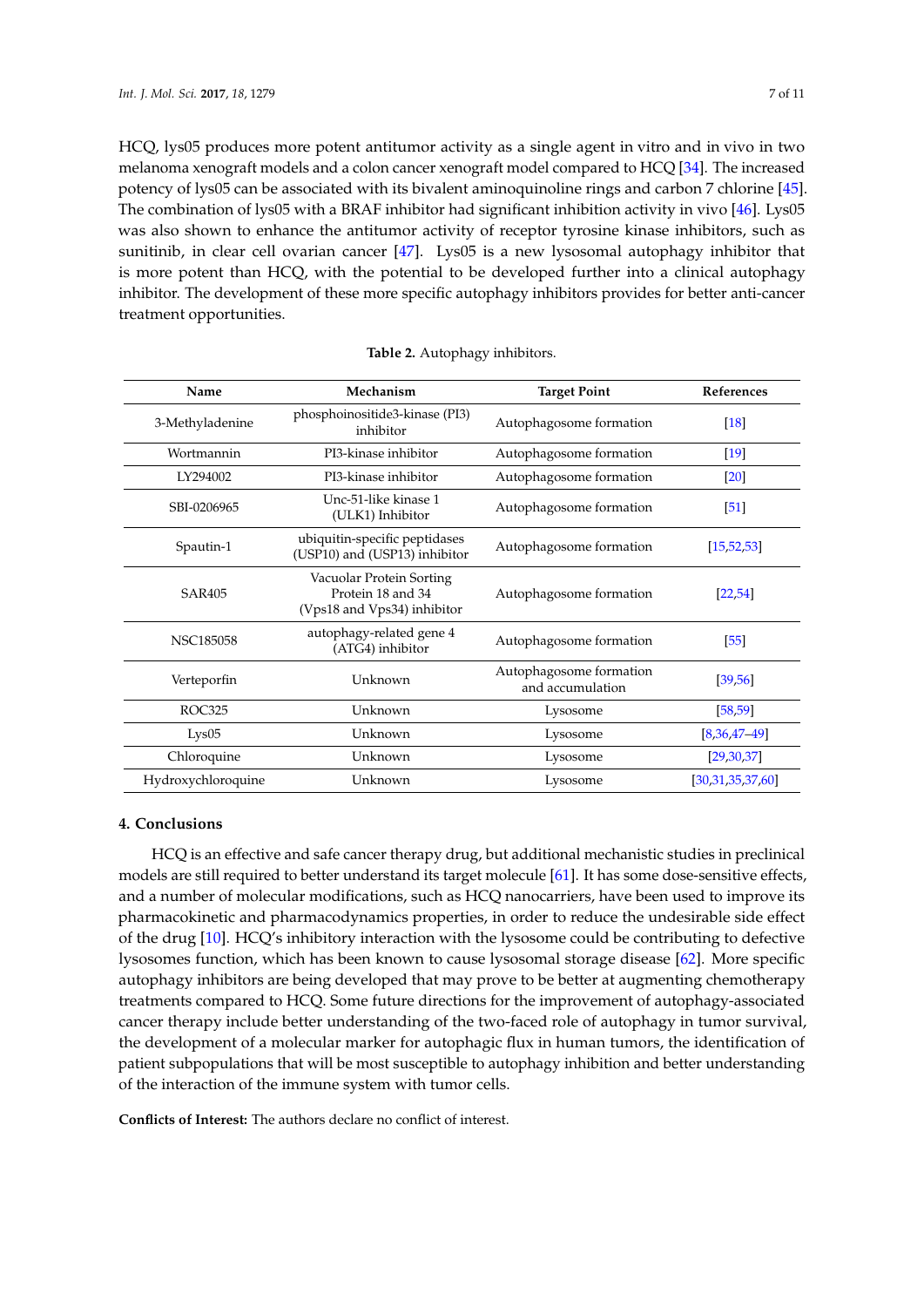## **References**

- <span id="page-7-0"></span>1. Guo, J.Y.; Teng, X.; Laddha, S.V.; Ma, S.; Van Nostrand, S.C.; Yang, Y.; Khor, S.; Chan, C.S.; Rabinowitz, J.D.; White, E. Autophagy provides metabolic substrates to maintain energy charge and nucleotide pools in Ras-driven lung cancer cells. *Genes Dev.* **2016**, *30*, 1704–1717. [\[CrossRef\]](http://dx.doi.org/10.1101/gad.283416.116) [\[PubMed\]](http://www.ncbi.nlm.nih.gov/pubmed/27516533)
- <span id="page-7-1"></span>2. Rubinsztein, D.C.; Codogno, P.; Levine, B. Autophagy modulation as a potential therapeutic target for diverse diseases. *Nat. Rev. Drug Discov.* **2012**, *11*, 709–730. [\[CrossRef\]](http://dx.doi.org/10.1038/nrd3802) [\[PubMed\]](http://www.ncbi.nlm.nih.gov/pubmed/22935804)
- <span id="page-7-2"></span>3. Ozpolat, B.; Benbrook, D.M. Targeting autophagy in cancer management—Strategies and developments. *Cancer Manag. Res.* **2015**, *7*, 291–299. [\[CrossRef\]](http://dx.doi.org/10.2147/CMAR.S34859) [\[PubMed\]](http://www.ncbi.nlm.nih.gov/pubmed/26392787)
- <span id="page-7-3"></span>4. Yin, Z.; Pascual, C.; Klionsky, D.J. Autophagy: Machinery and regulation. *Microb. Cell* **2016**, *3*, 588–596. [\[CrossRef\]](http://dx.doi.org/10.15698/mic2016.12.546) [\[PubMed\]](http://www.ncbi.nlm.nih.gov/pubmed/28357331)
- <span id="page-7-4"></span>5. Amaravadi, R.K.; Lippincott-Schwartz, J.; Yin, X.M.; Weiss, W.A.; Takebe, N.; Timmer, W.; DiPaola, R.S.; Lotze, M.T.; White, E. Principles and current strategies for targeting autophagy for cancer treatment. *Clin. Cancer Res.* **2011**, *17*, 654–666. [\[CrossRef\]](http://dx.doi.org/10.1158/1078-0432.CCR-10-2634) [\[PubMed\]](http://www.ncbi.nlm.nih.gov/pubmed/21325294)
- <span id="page-7-5"></span>6. Chen, Y.; Yu, L. Recent progress in autophagic lysosome reformation. *Traffic* **2017**, *18*, 358–361. [\[CrossRef\]](http://dx.doi.org/10.1111/tra.12484) [\[PubMed\]](http://www.ncbi.nlm.nih.gov/pubmed/28371052)
- <span id="page-7-6"></span>7. Rong, Y.; Liu, M.; Ma, L.; Du, W.; Zhang, H.; Tian, Y.; Cao, Z.; Li, Y.; Ren, H.; Zhang, C.; et al. Clathrin and phosphatidylinositol-4,5-bisphosphate regulate autophagic lysosome reformation. *Nat. Cell Boil.* **2012**, *14*, 924–934. [\[CrossRef\]](http://dx.doi.org/10.1038/ncb2557) [\[PubMed\]](http://www.ncbi.nlm.nih.gov/pubmed/22885770)
- <span id="page-7-7"></span>8. White, E. Deconvoluting the context-dependent role for autophagy in cancer. *Nat. Rev. Cancer* **2012**, *12*, 401–410. [\[CrossRef\]](http://dx.doi.org/10.1038/nrc3262) [\[PubMed\]](http://www.ncbi.nlm.nih.gov/pubmed/22534666)
- <span id="page-7-8"></span>9. Russell, R.C.; Yuan, H.X.; Guan, K.L. Autophagy regulation by nutrient signaling. *Cell. Res.* **2014**, *24*, 42–57. [\[CrossRef\]](http://dx.doi.org/10.1038/cr.2013.166) [\[PubMed\]](http://www.ncbi.nlm.nih.gov/pubmed/24343578)
- <span id="page-7-9"></span>10. Shi, T.T.; Yu, X.X.; Yan, L.J.; Xiao, H.T. Research progress of hydroxychloroquine and autophagy inhibitors on cancer. *Cancer Chemother. Pharmacol.* **2017**, *79*, 287–294. [\[CrossRef\]](http://dx.doi.org/10.1007/s00280-016-3197-1) [\[PubMed\]](http://www.ncbi.nlm.nih.gov/pubmed/27889812)
- <span id="page-7-10"></span>11. Carneiro, L.A.; Travassos, L.H. The interplay between nlrs and autophagy in immunity and inflammation. *Front. Immunol.* **2013**, *4*, 361. [\[CrossRef\]](http://dx.doi.org/10.3389/fimmu.2013.00361) [\[PubMed\]](http://www.ncbi.nlm.nih.gov/pubmed/24273538)
- <span id="page-7-11"></span>12. Kraft, C.; Kijanska, M.; Kalie, E.; Siergiejuk, E.; Lee, S.S.; Semplicio, G.; Stoffel, I.; Brezovich, A.; Verma, M.; Hansmann, I.; et al. Binding of the Atg1/ULK1 kinase to the ubiquitin-like protein Atg8 regulates autophagy. *EMBO J.* **2012**, *31*, 3691–3703. [\[CrossRef\]](http://dx.doi.org/10.1038/emboj.2012.225) [\[PubMed\]](http://www.ncbi.nlm.nih.gov/pubmed/22885598)
- <span id="page-7-12"></span>13. Kim, Y.C.; Guan, K.L. Mtor: A pharmacologic target for autophagy regulation. *J. Clin. Investig.* **2015**, *125*, 25–32. [\[CrossRef\]](http://dx.doi.org/10.1172/JCI73939) [\[PubMed\]](http://www.ncbi.nlm.nih.gov/pubmed/25654547)
- <span id="page-7-13"></span>14. Morris, D.H.; Yip, C.K.; Shi, Y.; Chait, B.T.; Wang, Q.J. Beclin 1-Vps34 complex architecture: Understanding the nuts and bolts of therapeutic targets. *Front. Biol.* **2015**, *10*, 398–426. [\[CrossRef\]](http://dx.doi.org/10.1007/s11515-015-1374-y) [\[PubMed\]](http://www.ncbi.nlm.nih.gov/pubmed/26692106)
- <span id="page-7-17"></span>15. Donner, A. Autophagy: Deubiquitinating p53. *Nat. Chem. Biol.* **2011**, *7*, 856. [\[CrossRef\]](http://dx.doi.org/10.1038/nchembio.723)
- <span id="page-7-14"></span>16. Dowdle, W.E.; Nyfeler, B.; Nagel, J.; Elling, R.A.; Liu, S.; Triantafellow, E.; Menon, S.; Wang, Z.; Honda, A.; Pardee, G.; et al. Selective VPS34 inhibitor blocks autophagy and uncovers a role for NCOA4 in ferritin degradation and iron homeostasis in vivo. *Nat. Cell Biol.* **2014**, *16*, 1069–1079. [\[CrossRef\]](http://dx.doi.org/10.1038/ncb3053) [\[PubMed\]](http://www.ncbi.nlm.nih.gov/pubmed/25327288)
- <span id="page-7-15"></span>17. Kang, R.; Zeh, H.J.; Lotze, M.T.; Tang, D. The Beclin 1 network regulates autophagy and apoptosis. *Cell Death Differ.* **2011**, *18*, 571–580. [\[CrossRef\]](http://dx.doi.org/10.1038/cdd.2010.191) [\[PubMed\]](http://www.ncbi.nlm.nih.gov/pubmed/21311563)
- <span id="page-7-16"></span>18. Wu, Y.T.; Tan, H.L.; Shui, G.; Bauvy, C.; Huang, Q.; Wenk, M.R.; Ong, C.N.; Codogno, P.; Shen, H.M. Dual role of 3-methyladenine in modulation of autophagy via different temporal patterns of inhibition on class I and III phosphoinositide 3-kinase. *J. Biol. Chem.* **2010**, *285*, 10850–10861. [\[CrossRef\]](http://dx.doi.org/10.1074/jbc.M109.080796) [\[PubMed\]](http://www.ncbi.nlm.nih.gov/pubmed/20123989)
- <span id="page-7-19"></span>19. Hansen, S.H.; Olsson, A.; Casanova, J.E. Wortmannin, an inhibitor of phosphoinositide 3-kinase, inhibits transcytosis in polarized epithelial cells. *J. Biol. Chem.* **1995**, *270*, 28425–28432. [\[PubMed\]](http://www.ncbi.nlm.nih.gov/pubmed/7499348)
- <span id="page-7-20"></span>20. Avni, D.; Glucksam, Y.; Zor, T. The Phosphatidylinositol 3-kinase (PI3K) inhibitor LY294002 modulates cytokine expression in macrophages via p50 nuclear factor κ inhibition, in a PI3K-independent mechanism. *Biochem. Pharmacol.* **2012**, *83*, 106–114. [\[CrossRef\]](http://dx.doi.org/10.1016/j.bcp.2011.09.025) [\[PubMed\]](http://www.ncbi.nlm.nih.gov/pubmed/22005520)
- 21. McNamara, C.R.; Degterev, A. Small-molecule inhibitors of the PI3K signaling network. *Future Med. Chem.* **2011**, *3*, 549–565. [\[CrossRef\]](http://dx.doi.org/10.4155/fmc.11.12) [\[PubMed\]](http://www.ncbi.nlm.nih.gov/pubmed/21526896)
- <span id="page-7-18"></span>22. Ronan, B.; Flamand, O.; Vescovi, L.; Dureuil, C.; Durand, L.; Fassy, F.; Bachelot, M.-F.; Lamberton, A.; Mathieu, M.; Bertrand, T.; et al. A highly potent and selective Vps34 inhibitor alters vesicle trafficking and autophagy. *Nat. Chem. Biol.* **2014**, *10*, 1013–1019. [\[CrossRef\]](http://dx.doi.org/10.1038/nchembio.1681) [\[PubMed\]](http://www.ncbi.nlm.nih.gov/pubmed/25326666)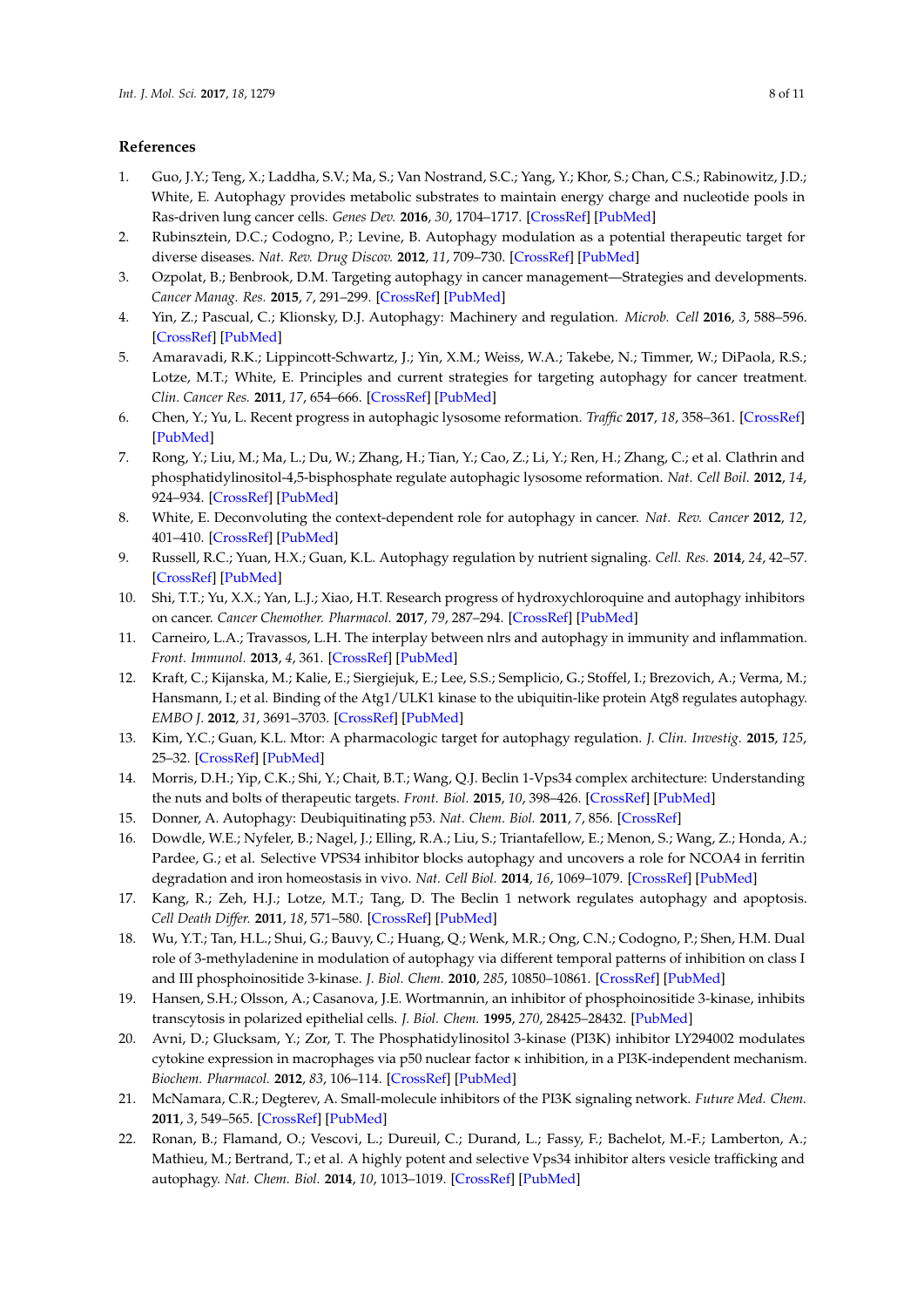- <span id="page-8-0"></span>23. Curran, E.; Smith, S.M. Phosphoinositide 3-kinase inhibitors in lymphoma. *Cur. Opin. Oncol.* **2014**, *26*, 469–475. [\[CrossRef\]](http://dx.doi.org/10.1097/CCO.0000000000000113) [\[PubMed\]](http://www.ncbi.nlm.nih.gov/pubmed/25024054)
- <span id="page-8-1"></span>24. Li, I.H.; Ma, K.H.; Weng, S.J.; Huang, S.S.; Liang, C.M.; Huang, Y.S. Autophagy activation is involved in 3,4-methylenedioxymethamphetamine ("ecstasy")—Induced neurotoxicity in cultured cortical neurons. *PLoS ONE* **2014**, *9*, e116565. [\[CrossRef\]](http://dx.doi.org/10.1371/journal.pone.0116565) [\[PubMed\]](http://www.ncbi.nlm.nih.gov/pubmed/25551657)
- <span id="page-8-2"></span>25. Cherra, S.J., 3rd; Kulich, S.M.; Uechi, G.; Balasubramani, M.; Mountzouris, J.; Day, B.W.; Chu, C.T. Regulation of the autophagy protein LC3 by phosphorylation. *J. Cell Biol.* **2010**, *190*, 533–539. [\[CrossRef\]](http://dx.doi.org/10.1083/jcb.201002108) [\[PubMed\]](http://www.ncbi.nlm.nih.gov/pubmed/20713600)
- <span id="page-8-3"></span>26. Xie, Y.; Kang, R.; Sun, X.; Zhong, M.; Huang, J.; Klionsky, D.J.; Tang, D. Posttranslational modification of autophagy-related proteins in macroautophagy. *Autophagy* **2015**, *11*, 28–45. [\[CrossRef\]](http://dx.doi.org/10.4161/15548627.2014.984267) [\[PubMed\]](http://www.ncbi.nlm.nih.gov/pubmed/25484070)
- <span id="page-8-4"></span>27. Klionsky, D.J.; Schulman, B.A. Dynamic regulation of macroautophagy by distinctive ubiquitin-like proteins. *Nat. Struct. Mol. Biol.* **2014**, *21*, 336–345. [\[CrossRef\]](http://dx.doi.org/10.1038/nsmb.2787) [\[PubMed\]](http://www.ncbi.nlm.nih.gov/pubmed/24699082)
- <span id="page-8-5"></span>28. Tanida, I.; Ueno, T.; Kominami, E. LC3 and autophagy. *Methods Mol. Biol.* **2008**, *445*, 77–88. [\[PubMed\]](http://www.ncbi.nlm.nih.gov/pubmed/18425443)
- <span id="page-8-6"></span>29. Cook, K.L.; Warri, A.; Soto-Pantoja, D.R.; Clarke, P.A.; Cruz, M.I.; Zwart, A.; Clarke, R. Hydroxychloroquine inhibits autophagy to potentiate antiestrogen responsiveness in ER<sup>+</sup> breast cancer. *Clin. Cancer Res.* 2014, 20, 3222–3232. [\[CrossRef\]](http://dx.doi.org/10.1158/1078-0432.CCR-13-3227) [\[PubMed\]](http://www.ncbi.nlm.nih.gov/pubmed/24928945)
- <span id="page-8-7"></span>30. Wang, Y.; Peng, R.Q.; Li, D.D.; Ding, Y.; Wu, X.Q.; Zeng, Y.X.; Zhu, X.F.; Zhang, X.S. Chloroquine enhances the cytotoxicity of topotecan by inhibiting autophagy in lung cancer cells. *Chin. J. Cancer* **2011**, *30*, 690–700. [\[CrossRef\]](http://dx.doi.org/10.5732/cjc.011.10056) [\[PubMed\]](http://www.ncbi.nlm.nih.gov/pubmed/21959046)
- <span id="page-8-8"></span>31. Pellegrini, P.; Strambi, A.; Zipoli, C.; Hagg-Olofsson, M.; Buoncervello, M.; Linder, S.; De Milito, A. Acidic extracellular pH neutralizes the autophagy-inhibiting activity of chloroquine: Implications for cancer therapies. *Autophagy* **2014**, *10*, 562–571. [\[CrossRef\]](http://dx.doi.org/10.4161/auto.27901) [\[PubMed\]](http://www.ncbi.nlm.nih.gov/pubmed/24492472)
- <span id="page-8-9"></span>32. Fu, D.; Zhou, J.; Zhu, W.S.; Manley, P.W.; Wang, Y.K.; Hood, T.; Wylie, A.; Xie, X.S. Imaging the intracellular distribution of tyrosine kinase inhibitors in living cells with quantitative hyperspectral stimulated Raman scattering. *Nat. Chem.* **2014**, *6*, 614–622. [\[CrossRef\]](http://dx.doi.org/10.1038/nchem.1961) [\[PubMed\]](http://www.ncbi.nlm.nih.gov/pubmed/24950332)
- <span id="page-8-10"></span>33. Sui, X.; Chen, R.; Wang, Z.; Huang, Z.; Kong, N.; Zhang, M.; Han, W.; Lou, F.; Yang, J.; Zhang, Q.; et al. Autophagy and chemotherapy resistance: A promising therapeutic target for cancer treatment. *Cell Death Dis.* **2013**, *4*, e838. [\[CrossRef\]](http://dx.doi.org/10.1038/cddis.2013.350) [\[PubMed\]](http://www.ncbi.nlm.nih.gov/pubmed/24113172)
- <span id="page-8-11"></span>34. Barnard, R.A.; Wittenburg, L.A.; Amaravadi, R.K.; Gustafson, D.L.; Thorburn, A.; Thamm, D.H. Phase I clinical trial and pharmacodynamic evaluation of combination hydroxychloroquine and doxorubicin treatment in pet dogs treated for spontaneously occurring lymphoma. *Autophagy* **2014**, *10*, 1415–1425. [\[CrossRef\]](http://dx.doi.org/10.4161/auto.29165) [\[PubMed\]](http://www.ncbi.nlm.nih.gov/pubmed/24991836)
- <span id="page-8-19"></span>35. Warhurst, D.C.; Steele, J.C.; Adagu, I.S.; Craig, J.C.; Cullander, C. Hydroxychloroquine is much less active than chloroquine against chloroquine-resistant plasmodium falciparum, in agreement with its physicochemical properties. *J. Antimicrob. Chemother.* **2003**, *52*, 188–193. [\[CrossRef\]](http://dx.doi.org/10.1093/jac/dkg319) [\[PubMed\]](http://www.ncbi.nlm.nih.gov/pubmed/12837731)
- <span id="page-8-18"></span>36. Finbloom, D.S.; Silver, K.; Newsome, D.A.; Gunkel, R. Comparison of hydroxychloroquine and chloroquine use and the development of retinal toxicity. *J. Rheumatol.* **1985**, *12*, 692–694. [\[PubMed\]](http://www.ncbi.nlm.nih.gov/pubmed/4057189)
- <span id="page-8-12"></span>37. Manic, G.; Obrist, F.; Kroemer, G.; Vitale, I.; Galluzzi, L. Chloroquine and hydroxychloroquine for cancer therapy. *Mol. Cell. Oncol.* **2014**, *1*, e29911. [\[CrossRef\]](http://dx.doi.org/10.4161/mco.29911) [\[PubMed\]](http://www.ncbi.nlm.nih.gov/pubmed/27308318)
- <span id="page-8-13"></span>38. Goldberg, S.B.; Supko, J.G.; Neal, J.W.; Muzikansky, A.; Digumarthy, S.; Fidias, P.; Temel, J.S.; Heist, R.S.; Shaw, A.T.; McCarthy, P.O.; et al. A phase I study of erlotinib and hydroxychloroquine in advanced non-small-cell lung cancer. *J. Thorac. Oncol* **2012**, *7*, 1602–1608. [\[CrossRef\]](http://dx.doi.org/10.1097/JTO.0b013e318262de4a) [\[PubMed\]](http://www.ncbi.nlm.nih.gov/pubmed/22878749)
- <span id="page-8-14"></span>39. Donohue, E.; Thomas, A.; Maurer, N.; Manisali, I.; Zeisser-Labouebe, M.; Zisman, N.; Anderson, H.J.; Ng, S.S.; Webb, M.; Bally, M.; et al. The autophagy inhibitor verteporfin moderately enhances the antitumor activity of gemcitabine in a pancreatic ductal adenocarcinoma model. *J. Cancer* **2013**, *4*, 585–596. [\[CrossRef\]](http://dx.doi.org/10.7150/jca.7030) [\[PubMed\]](http://www.ncbi.nlm.nih.gov/pubmed/24069069)
- <span id="page-8-15"></span>40. Amaravadi, R.K.; Winkler, J.D. Lys05: A new lysosomal autophagy inhibitor. *Autophagy* **2012**, *8*, 1383–1384. [\[CrossRef\]](http://dx.doi.org/10.4161/auto.20958) [\[PubMed\]](http://www.ncbi.nlm.nih.gov/pubmed/22878685)
- <span id="page-8-16"></span>41. Lee, H.O.; Mustafa, A.; Hudes, G.R.; Kruger, W.D. Hydroxychloroquine destabilizes phospho-S6 in human renal carcinoma cells. *PLoS ONE* **2015**, *10*, e0131464. [\[CrossRef\]](http://dx.doi.org/10.1371/journal.pone.0131464) [\[PubMed\]](http://www.ncbi.nlm.nih.gov/pubmed/26134285)
- <span id="page-8-17"></span>42. Wolpin, B.M.; Rubinson, D.A.; Wang, X.; Chan, J.A.; Cleary, J.M.; Enzinger, P.C.; Fuchs, C.S.; McCleary, N.J.; Meyerhardt, J.A.; Ng, K.; et al. Phase II and pharmacodynamic study of autophagy inhibition using hydroxychloroquine in patients with metastatic pancreatic adenocarcinoma. *Oncologist* **2014**, *19*, 637–638. [\[CrossRef\]](http://dx.doi.org/10.1634/theoncologist.2014-0086) [\[PubMed\]](http://www.ncbi.nlm.nih.gov/pubmed/24821822)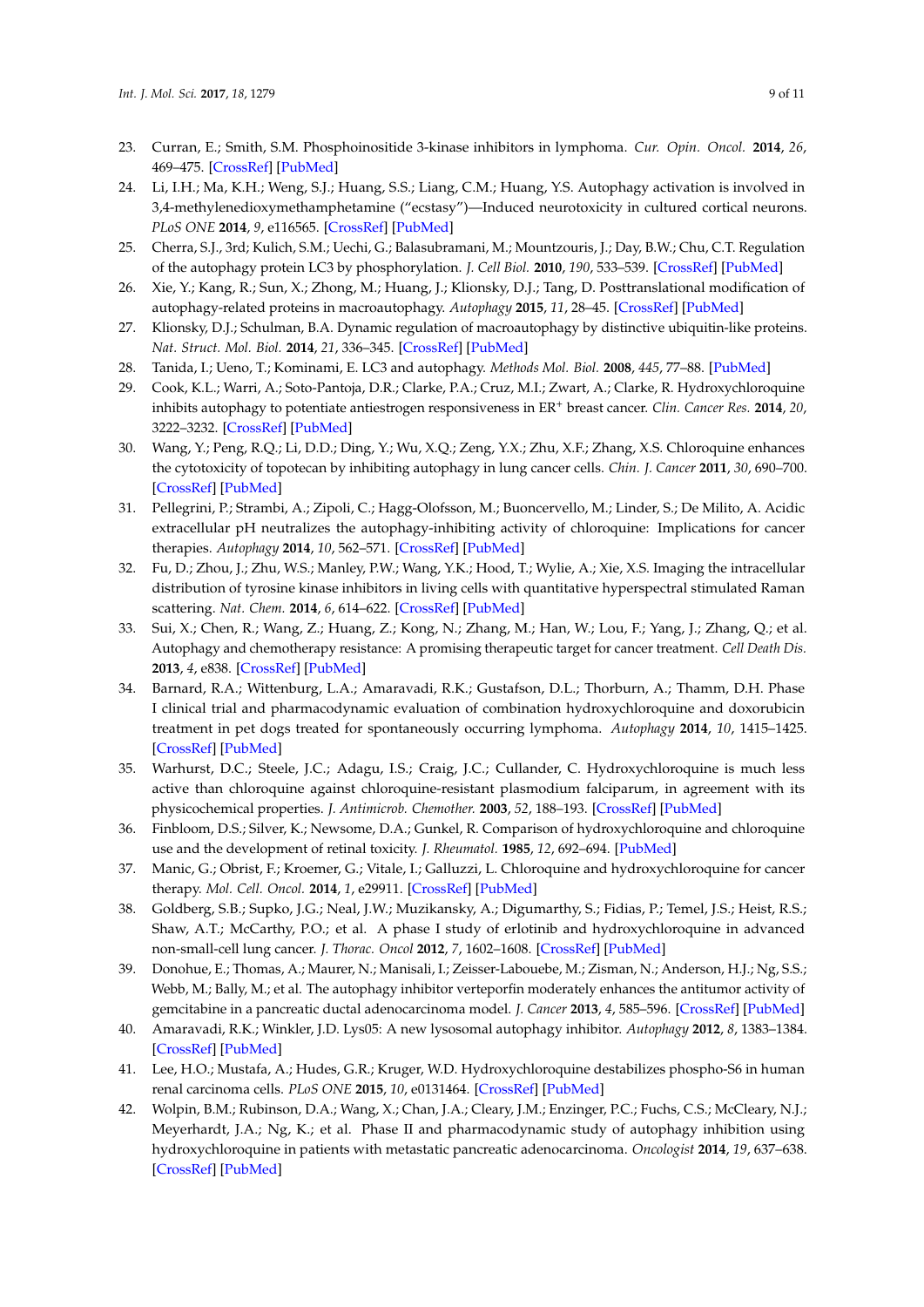- <span id="page-9-0"></span>43. Vogl, D.T.; Stadtmauer, E.A.; Tan, K.S.; Heitjan, D.F.; Davis, L.E.; Pontiggia, L.; Rangwala, R.; Piao, S.; Chang, Y.C.; Scott, E.C.; et al. Combined autophagy and proteasome inhibition: A phase I trial of hydroxychloroquine and bortezomib in patients with relapsed/refractory myeloma. *Autophagy* **2014**, *10*, 1380–1390. [\[CrossRef\]](http://dx.doi.org/10.4161/auto.29264) [\[PubMed\]](http://www.ncbi.nlm.nih.gov/pubmed/24991834)
- <span id="page-9-3"></span>44. Rangwala, R.; Leone, R.; Chang, Y.C.; Fecher, L.A.; Schuchter, L.M.; Kramer, A.; Tan, K.S.; Heitjan, D.F.; Rodgers, G.; Gallagher, M.; et al. Phase I trial of hydroxychloroquine with dose-intense temozolomide in patients with advanced solid tumors and melanoma. *Autophagy* **2014**, *10*, 1369–1379. [\[CrossRef\]](http://dx.doi.org/10.4161/auto.29118) [\[PubMed\]](http://www.ncbi.nlm.nih.gov/pubmed/24991839)
- <span id="page-9-2"></span>45. Rangwala, R.; Chang, Y.C.; Hu, J.; Algazy, K.M.; Evans, T.L.; Fecher, L.A.; Schuchter, L.M.; Torigian, D.A.; Panosian, J.T.; Troxel, A.B.; et al. Combined mtor and autophagy inhibition: Phase I trial of hydroxychloroquine and temsirolimus in patients with advanced solid tumors and melanoma. *Autophagy* **2014**, *10*, 1391–1402. [\[CrossRef\]](http://dx.doi.org/10.4161/auto.29119) [\[PubMed\]](http://www.ncbi.nlm.nih.gov/pubmed/24991838)
- <span id="page-9-4"></span>46. Rosenfeld, M.R.; Ye, X.; Supko, J.G.; Desideri, S.; Grossman, S.A.; Brem, S.; Mikkelson, T.; Wang, D.; Chang, Y.C.; Hu, J.; et al. A phase I/II trial of hydroxychloroquine in conjunction with radiation therapy and concurrent and adjuvant temozolomide in patients with newly diagnosed glioblastoma multiforme. *Autophagy* **2014**, *10*, 1359–1368. [\[CrossRef\]](http://dx.doi.org/10.4161/auto.28984) [\[PubMed\]](http://www.ncbi.nlm.nih.gov/pubmed/24991840)
- <span id="page-9-1"></span>47. Mahalingam, D.; Mita, M.; Sarantopoulos, J.; Wood, L.; Amaravadi, R.K.; Davis, L.E.; Mita, A.C.; Curiel, T.J.; Espitia, C.M.; Nawrocki, S.T.; et al. Combined autophagy and HDAC inhibition: A phase I safety, tolerability, pharmacokinetic, and pharmacodynamic analysis of hydroxychloroquine in combination with the HDAC inhibitor vorinostat in patients with advanced solid tumors. *Autophagy* **2014**, *10*, 1403–1414. [\[CrossRef\]](http://dx.doi.org/10.4161/auto.29231) [\[PubMed\]](http://www.ncbi.nlm.nih.gov/pubmed/24991835)
- <span id="page-9-5"></span>48. De Ruijter, A.J.; van Gennip, A.H.; Caron, H.N.; Kemp, S.; van Kuilenburg, A.B. Histone deacetylases (HDACS): Characterization of the classical HDAC family. *Biochem. J.* **2003**, *370*, 737–749. [\[CrossRef\]](http://dx.doi.org/10.1042/bj20021321) [\[PubMed\]](http://www.ncbi.nlm.nih.gov/pubmed/12429021)
- <span id="page-9-6"></span>49. Mizushima, N.; Yoshimori, T.; Levine, B. Methods in mammalian autophagy research. *Cell* **2010**, *140*, 313–326. [\[CrossRef\]](http://dx.doi.org/10.1016/j.cell.2010.01.028) [\[PubMed\]](http://www.ncbi.nlm.nih.gov/pubmed/20144757)
- <span id="page-9-7"></span>50. De Milito, A.; Canese, R.; Marino, M.L.; Borghi, M.; Iero, M.; Villa, A.; Venturi, G.; Lozupone, F.; Iessi, E.; Logozzi, M.; et al. pH-dependent antitumor activity of proton pump inhibitors against human melanoma is mediated by inhibition of tumor acidity. *Int. J. Cancer* **2010**, *127*, 207–219. [\[CrossRef\]](http://dx.doi.org/10.1002/ijc.25009) [\[PubMed\]](http://www.ncbi.nlm.nih.gov/pubmed/19876915)
- <span id="page-9-8"></span>51. Egan, D.F.; Chun, M.G.; Vamos, M.; Zou, H.; Rong, J.; Miller, C.J.; Lou, H.J.; Raveendra-Panickar, D.; Yang, C.C.; Sheffler, D.J.; et al. Small molecule inhibition of the autophagy kinase ULK1 and identification of ULK1 substrates. *Mol. Cell* **2015**, *59*, 285–297. [\[CrossRef\]](http://dx.doi.org/10.1016/j.molcel.2015.05.031) [\[PubMed\]](http://www.ncbi.nlm.nih.gov/pubmed/26118643)
- <span id="page-9-9"></span>52. Liu, J.; Xia, H.; Kim, M.; Xu, L.; Li, Y.; Zhang, L.; Cai, Y.; Norberg, H.V.; Zhang, T.; Furuya, T.; et al. Beclin 1 controls the levels of p53 by regulating the deubiquitination activity of USP10 and USP13. *Cell* **2011**, *147*, 223–234. [\[CrossRef\]](http://dx.doi.org/10.1016/j.cell.2011.08.037) [\[PubMed\]](http://www.ncbi.nlm.nih.gov/pubmed/21962518)
- <span id="page-9-10"></span>53. Shao, S.; Li, S.; Qin, Y.; Wang, X.; Yang, Y.; Bai, H.; Zhou, L.; Zhao, C.; Wang, C. Spautin-1, a novel autophagy inhibitor, enhances imatinib-induced apoptosis in chronic myeloid leukemia. *Int. J. Oncol.* **2014**, *44*, 1661–1668. [\[CrossRef\]](http://dx.doi.org/10.3892/ijo.2014.2313) [\[PubMed\]](http://www.ncbi.nlm.nih.gov/pubmed/24585095)
- <span id="page-9-11"></span>54. Pasquier, B. SAR405, a PIK3C3/Vps34 inhibitor that prevents autophagy and synergizes with MTOR inhibition in tumor cells. *Autophagy* **2015**, *11*, 725–726. [\[CrossRef\]](http://dx.doi.org/10.1080/15548627.2015.1033601) [\[PubMed\]](http://www.ncbi.nlm.nih.gov/pubmed/25905679)
- <span id="page-9-12"></span>55. Akin, D.; Wang, S.K.; Habibzadegah-Tari, P.; Law, B.; Ostrov, D.; Li, M.; Yin, X.M.; Kim, J.S.; Horenstein, N.; Dunn, W.A., Jr. A novel ATG4B antagonist inhibits autophagy and has a negative impact on osteosarcoma tumors. *Autophagy* **2014**, *10*, 2021–2035. [\[CrossRef\]](http://dx.doi.org/10.4161/auto.32229) [\[PubMed\]](http://www.ncbi.nlm.nih.gov/pubmed/25483883)
- <span id="page-9-13"></span>56. Donohue, E.; Tovey, A.; Vogl, A.W.; Arns, S.; Sternberg, E.; Young, R.N.; Roberge, M. Inhibition of autophagosome formation by the benzoporphyrin derivative verteporfin. *J. Biol. Chem.* **2011**, *286*, 7290–7300. [\[CrossRef\]](http://dx.doi.org/10.1074/jbc.M110.139915) [\[PubMed\]](http://www.ncbi.nlm.nih.gov/pubmed/21193398)
- <span id="page-9-14"></span>57. Wu, H.M.; Shao, L.J.; Jiang, Z.F.; Liu, R.Y. Gemcitabine-induced autophagy protects human lung cancer cells from apoptotic death. *Lung* **2016**, *194*, 959–966. [\[CrossRef\]](http://dx.doi.org/10.1007/s00408-016-9936-6) [\[PubMed\]](http://www.ncbi.nlm.nih.gov/pubmed/27604425)
- <span id="page-9-15"></span>58. Carew, J.S.; Nawrocki, S.T. Drain the lysosome: Development of the novel orally available autophagy inhibitor ROC-325. *Autophagy* **2017**, *13*, 765–766. [\[CrossRef\]](http://dx.doi.org/10.1080/15548627.2017.1280222) [\[PubMed\]](http://www.ncbi.nlm.nih.gov/pubmed/28118053)
- <span id="page-9-16"></span>59. Carew, J.S.; Espitia, C.M.; Zhao, W.; Han, Y.; Visconte, V.; Phillips, J.; Nawrocki, S.T. Disruption of autophagic degradation with ROC-325 antagonizes renal cell carcinoma pathogenesis. *Clin. Cancer Res.* **2016**, *23*, 2869–2879. [\[CrossRef\]](http://dx.doi.org/10.1158/1078-0432.CCR-16-1742) [\[PubMed\]](http://www.ncbi.nlm.nih.gov/pubmed/27881580)